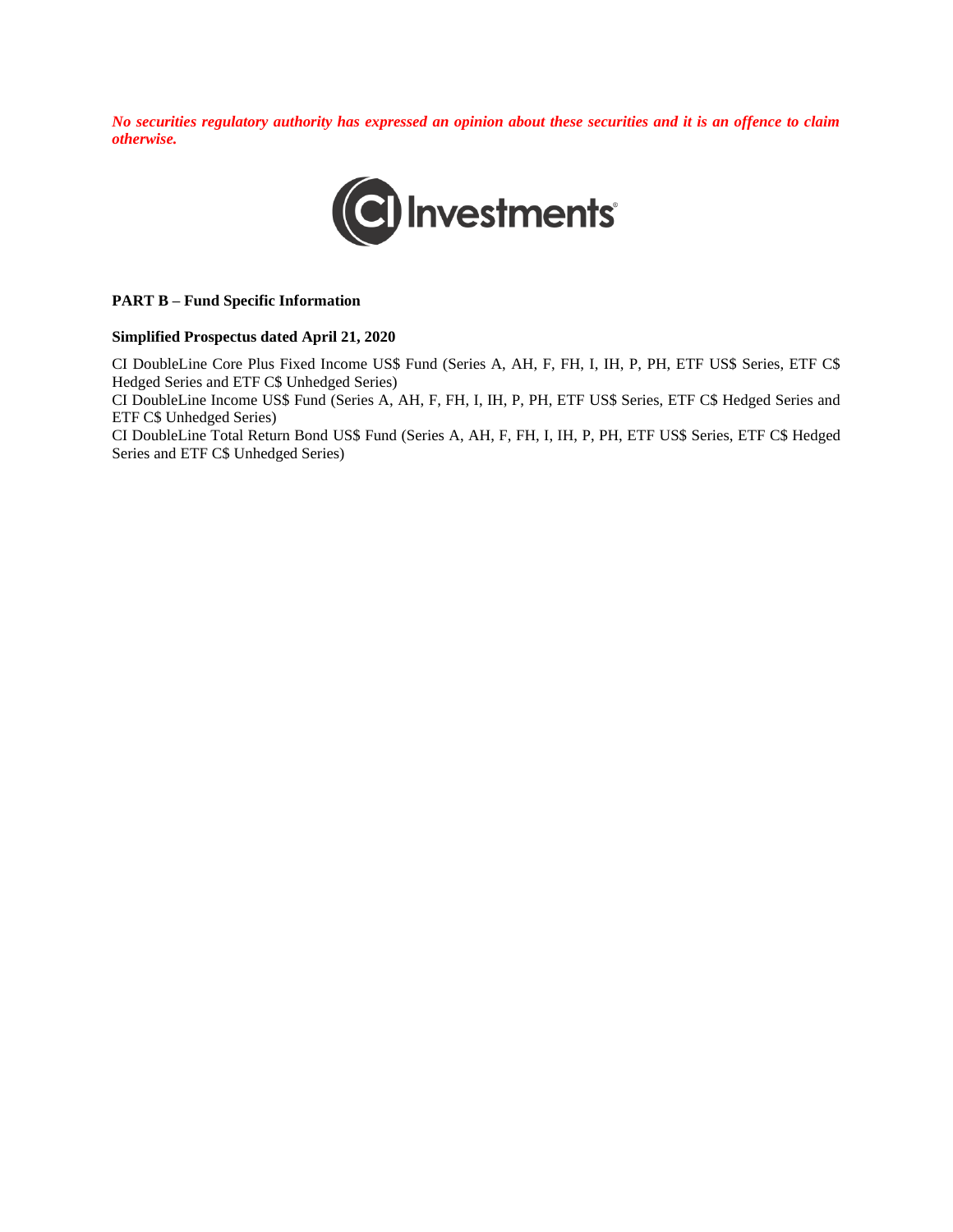# **TABLE OF CONTENTS**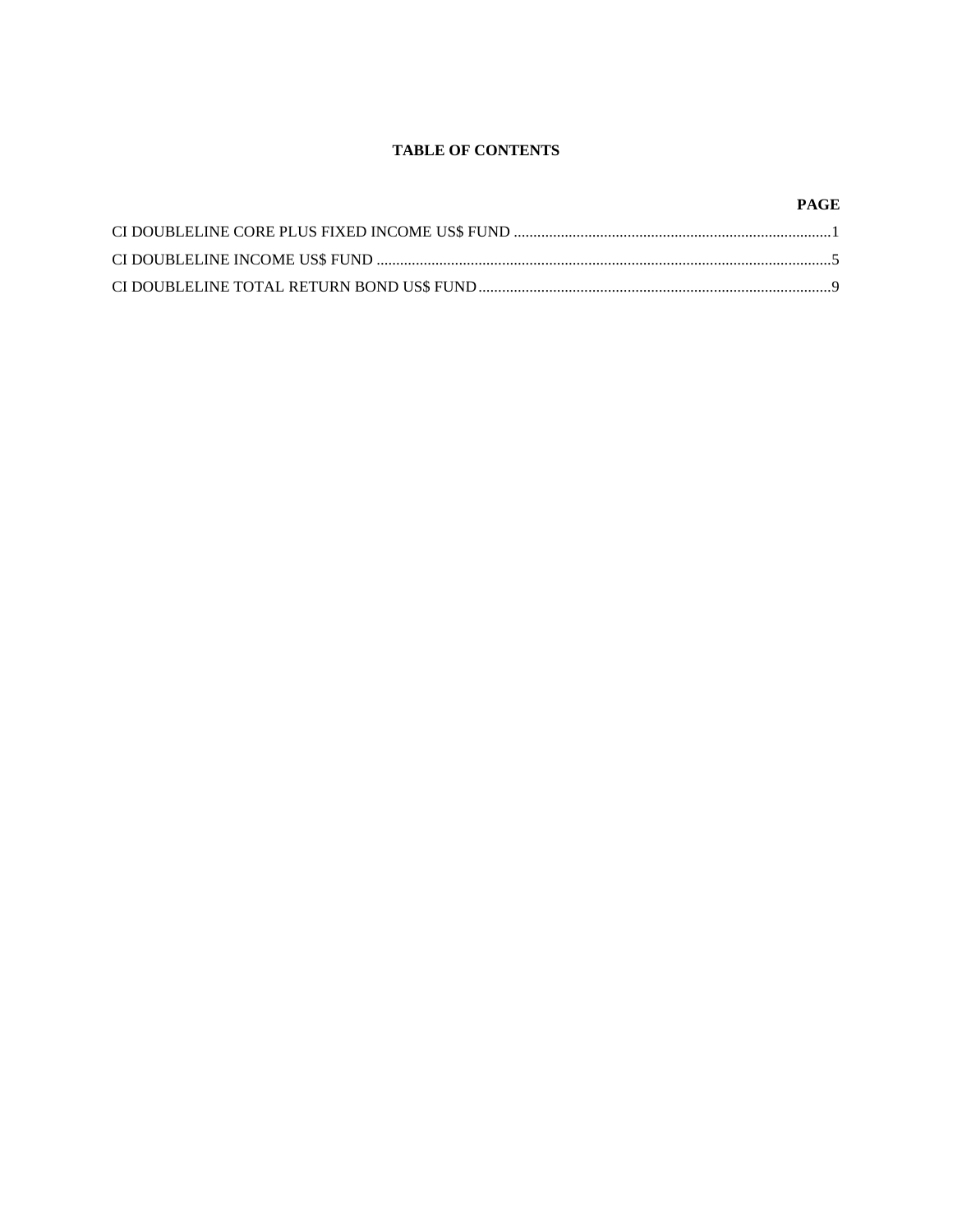| <b>Fund type</b>                   | Global Fixed Income                                  |
|------------------------------------|------------------------------------------------------|
| Date started                       |                                                      |
| <b>Series A</b>                    | May 19, 2020                                         |
| <b>Series AH</b>                   | May 19, 2020                                         |
| <b>Series F</b>                    | May 19, 2020                                         |
| <b>Series FH</b>                   | May 19, 2020                                         |
| <b>Series I</b>                    | May 19, 2020                                         |
| <b>Series IH</b>                   | May 19, 2020                                         |
| <b>Series P</b>                    | May 19, 2020                                         |
| <b>Series PH</b>                   | May 19, 2020                                         |
| <b>ETF US\$ Series</b>             | May 19, 2020                                         |
| <b>ETF C\$ Hedged Series</b>       | May 19, 2020                                         |
| <b>ETF C\$ Unhedged Series</b>     | May 19, 2020                                         |
| <b>Type of securities</b>          | Units of a mutual fund trust                         |
| <b>Registered plan eligibility</b> | Expected to be a qualified investment for Registered |
|                                    | Plans                                                |
| <b>Portfolio sub-adviser</b>       | DoubleLine Capital LP                                |

# **CI DoubleLine Core Plus Fixed Income US\$ Fund**

#### **Fund details**

#### **What does the fund invest in?**

#### *Investment objective*

The fund's investment objective is to seek to maximize current income and total return by primarily investing in a portfolio of fixed income securities of any maturity across the global fixed income spectrum.

Any change to the investment objective must be approved by a majority of the votes cast by unitholders at a meeting called to consider the change.

#### *Investment strategies*

To achieve its investment objective, the fund will primarily invest across the global fixed income spectrum including, but not limited to, fixed income securities issued or guaranteed by the U.S. government, its agencies, instrumentalities or sponsored corporations; corporate obligations; mortgage-backed securities; asset-backed securities; foreign securities (both corporate and government, including foreign hybrid securities); emerging market securities (both corporate and government); bank loans and assignments; and other securities bearing fixed or variable interest rates of any maturity.

The fund may invest in fixed income instruments of any credit quality, including those that are at the time of investment unrated or rated BB+ or lower by S&P Global Ratings, or Ba1 or lower by Moody's Investors Services Inc., or the equivalent by any other nationally recognized statistical rating organization. Corporate bonds and certain other fixed income instruments that are unrated and determined by the portfolio sub-adviser to be of comparable quality, are high yield, high-risk bonds, commonly known as "junk bonds".

The fund may invest up to 33 1/3% of its net assets in below investment grade corporate obligations, or those unrated but determined by the portfolio sub-adviser to be of comparable quality, and credit default swaps of companies in the high yield universe.

The fund may invest up to 5% of its net assets in defaulted corporate securities. The fund might do so, for example, where the portfolio sub-adviser believes the restructured enterprise valuations or liquidation valuations may exceed current market values. The fund may invest a portion of its assets in inverse floaters and interest-only and principalonly securities.

This document provides specific information about the CI DoubleLine Core Plus Fixed Income US\$ Fund. It should be read in conjunction with the rest of the simplified prospectus of the CI DoubleLine Funds dated April 21, 2020. This document and the document that provides general information about the CI DoubleLine Funds together constitute the simplified prospectus.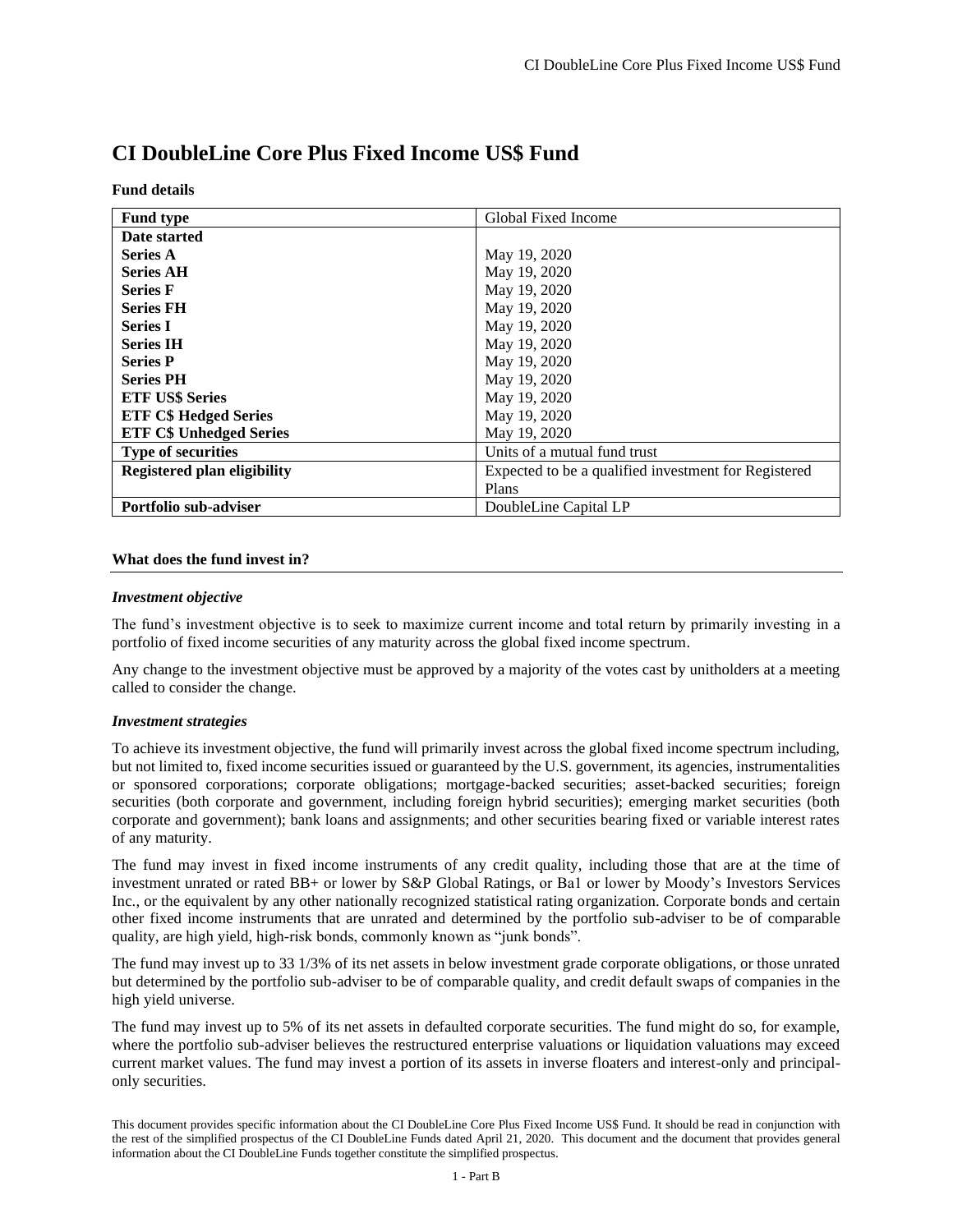The fund may also invest a portion of its assets in fixed income instruments (including hybrid securities) issued or guaranteed by companies, financial institutions and government entities in emerging market countries.

In managing the fund's portfolio, the portfolio sub-adviser typically uses a controlled risk approach. The techniques of this approach attempt to control the principal risk components of the fixed income markets and may include, among other factors, consideration of the portfolio sub-adviser's view of the following: the potential relative performance of various market sectors, security selection available within a given sector, the risk/reward equation for different asset classes, liquidity conditions in various market sectors, the shape of the yield curve and projections for changes in the yield curve, potential fluctuations in the overall level of interest rates and current fiscal policy.

The portfolio sub-adviser monitors the duration of the fund's portfolio securities to seek to assess and, in its discretion, adjust the fund's exposure to interest rate risk. In managing the fund's investments, under normal market conditions, the portfolio sub-adviser intends to seek to construct an investment portfolio with a dollar-weighted average effective duration of no less than two years and no more than eight years. Duration is a measure of the expected life of a fixed income instrument that is used to determine the sensitivity of a security's price to changes in interest rates. Effective duration is a measure of the fund's portfolio duration adjusted for the anticipated effect of interest rate changes on bond and mortgage prepayment rates as determined by the portfolio sub-adviser. The effective duration of the fund's investment portfolio may vary materially from its target range, from time-to-time, and there is no assurance that the effective duration of the fund's investment portfolio will always be within its target range.

The fund may also:

- use warrants and derivatives such as options, futures, forward contracts and swaps to:
	- hedge against losses from changes in the prices of the fund's investments; and/or
	- gain exposure to individual securities and markets instead of buying the securities directly to generate additional returns;
- enter into securities lending transactions, repurchase transactions and reverse repurchase transactions, to the extent permitted by the securities regulations, to earn additional income for the fund (see *"Specific information about each of the funds described in this document - What does the fund invest in?"* in Part A of the simplified prospectus); and/or
- temporarily invest most or all of its assets in cash and/or cash-equivalent securities for strategic reasons or in the event of adverse market, economic and/or political conditions.

The fund also may engage in short selling as permitted by securities regulations. In determining whether securities of a particular issuer should be sold short, the portfolio sub-adviser uses the same analysis that is described above for deciding whether to purchase the securities. The fund will engage in short selling as a complement to its other investment strategies and to enhance the fund's returns. For a more detailed description of short selling and the limits within which the fund may engage in short selling please refer to *"Specific Information about each of the funds described in this document – What does the fund invest in?"* in Part A of the simplified prospectus.

The fund may obtain exposure, on some or all of its assets, to securities of other mutual funds, including domestic and foreign ETFs (see *"Specific Information about each of the funds described in this document – What does the fund invest in?"* in Part A of the simplified prospectus).

The portfolio sub-adviser may engage in active or frequent trading of investments. This can increase trading costs, which may, in turn, lower the fund's returns. It also increases the possibility that an investor will receive taxable distributions if units of the fund are not held in a registered account.

Pursuant to exemptive relief from the Canadian securities authorities, the fund may, subject to certain restrictions, purchase securities of ETFs that seek to:

- provide daily results that replicate the daily performance of a specified widely-quoted market index (the **"Underlying Index") on** a leveraged basis (a multiple of 200% or an inverse multiple of 100% or 200%); and/or
- seek to replicate the performance of gold, or the value of a specified derivative the underlying interest of which is gold, on a leveraged (a multiple of 200%) basis.

This document provides specific information about the CI DoubleLine Core Plus Fixed Income US\$ Fund. It should be read in conjunction with the rest of the simplified prospectus of the CI DoubleLine Funds dated April 21, 2020. This document and the document that provides general information about the CI DoubleLine Funds together constitute the simplified prospectus.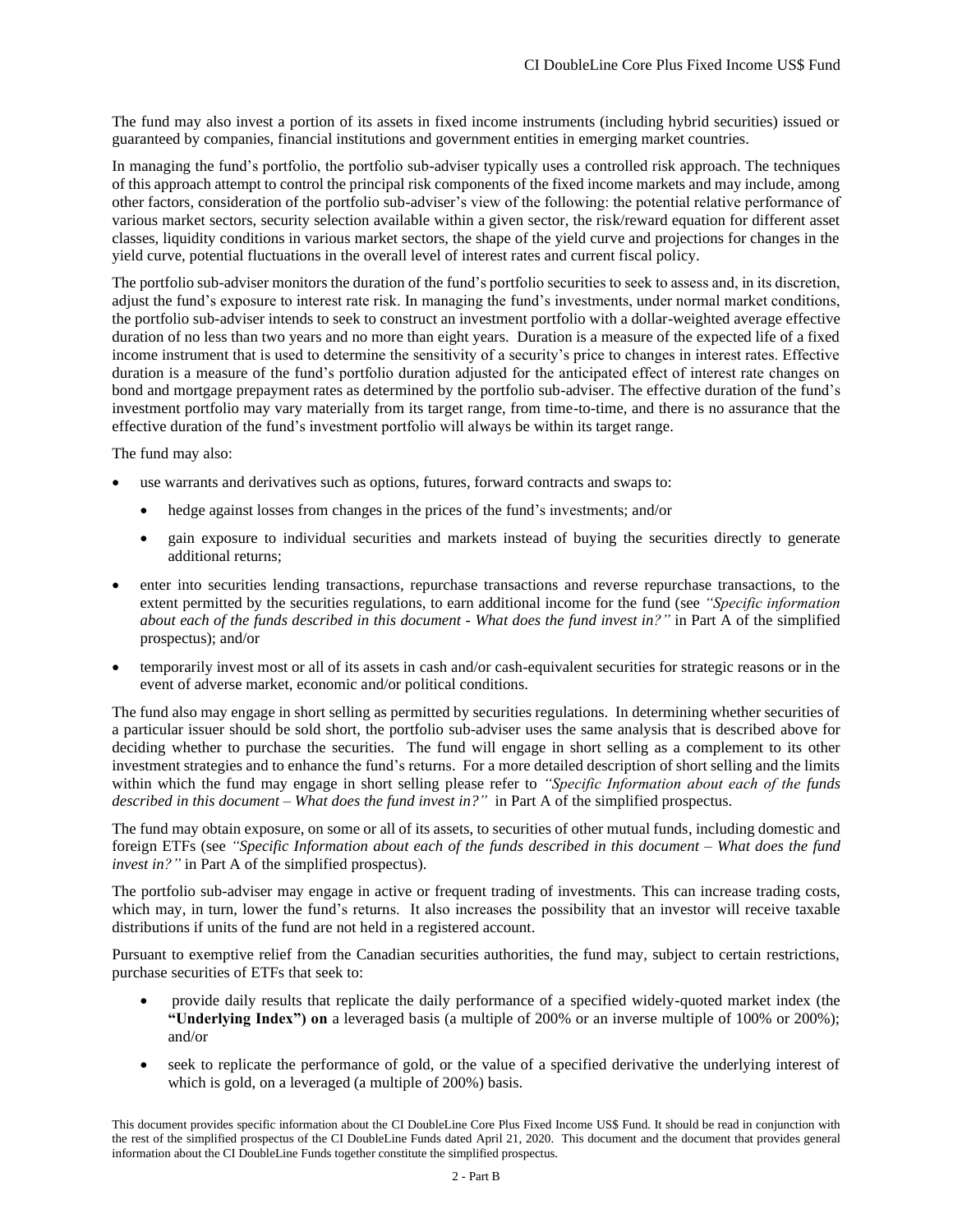For a more detailed description of the limits within which the fund may engage in such investments, please refer to "*Investments in Leveraged Exchange-Traded Funds"* in Part A of the simplified prospectus.

Pursuant to exemptive relief from the Canadian securities authorities, the fund may, subject to certain conditions, invest up to 80% of its net assets in debt obligations issued or guaranteed by either Fannie Mae or Freddie Mac. For a more details, please refer to "*Investments in Debt Obligations Issued or Guaranteed by the Federal National Mortgage Association or the Federal Home Loan Mortgage Corporation"* in Part A of the simplified prospectus.

## **What are the risks of investing in the fund?**

An investment in the fund may be subject to the following risks:

- currency risk
- currency hedging risk
- debt securities risk
- defaulted securities risk
- emerging market risk
- floating rate loan risk
- foreign investment risk
- high yield risk
- inflation-indexed bond risk
- loan risk
- mortgage-related and other asset-backed securities investment risk
- real estate investment risk
- sovereign debt risk
- structured products and structured notes risk
- sub-adviser risk
- tax risk
- U.S. government securities risk
- withholding tax risk

You will find an explanation of each risk under "*What is a mutual fund and what are the risks of investing in a mutual fund? – Risk and potential return*" in Part A of the simplified prospectus as well as an explanation of other general risks that apply to the fund. You will also find an explanation of the additional risks that an investment in an ETF Series and/or Hedged Series may be subject to.

## **Who should invest in this fund?**

The fund may be suitable for you if you:

- are seeking to diversify your fixed income holdings
- are seeking a combination of income and growth
- are investing for the medium and/or long term
- can tolerate low risk.

With respect to the ETF C\$ Unhedged Series, the fund may be suitable for you if you can tolerate low to medium risk.

This document provides specific information about the CI DoubleLine Core Plus Fixed Income US\$ Fund. It should be read in conjunction with the rest of the simplified prospectus of the CI DoubleLine Funds dated April 21, 2020. This document and the document that provides general information about the CI DoubleLine Funds together constitute the simplified prospectus.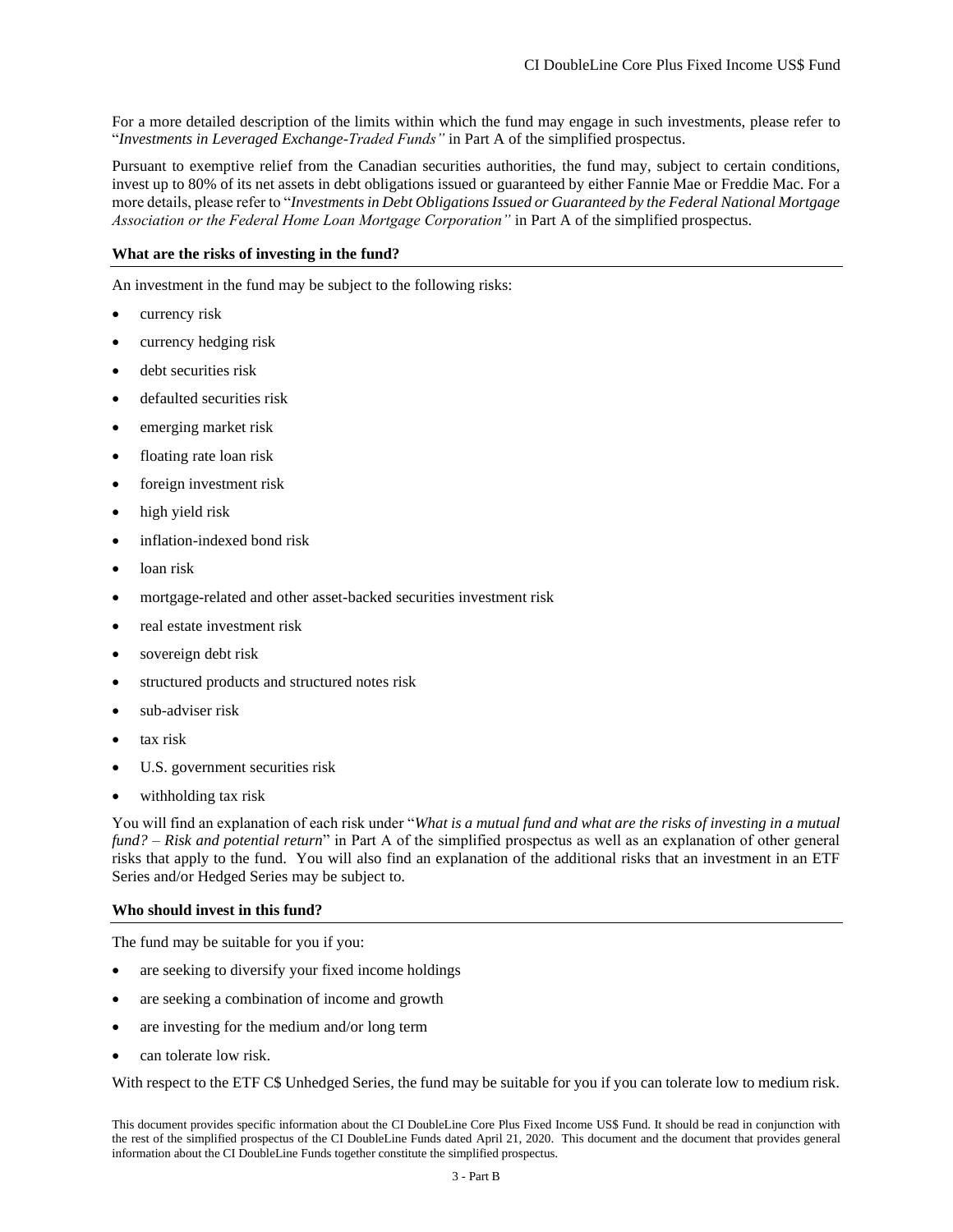You will find an explanation of the risk classification under the heading "*Specific information about each of the funds described in this document – What are the risks of investing in the fund? – Risk classification methodology*" in Part A of the simplified prospectus.

#### **Distribution policy**

The fund expects to distribute any net income monthly and any net capital gains each December. For more information, see *"Specific information about each of the funds described in this document – Distribution policy"* in Part A of the simplified prospectus.

#### **Fund expenses indirectly borne by investors**

You do not pay the fund's expenses directly, but they will reduce the fund's returns. Information on the fund's expenses is not available as the fund is new, and it has not completed a financial year. See *"Fees and Expenses Payable Directly by You"* in Part A of the simplified prospectus

This document provides specific information about the CI DoubleLine Core Plus Fixed Income US\$ Fund. It should be read in conjunction with the rest of the simplified prospectus of the CI DoubleLine Funds dated April 21, 2020. This document and the document that provides general information about the CI DoubleLine Funds together constitute the simplified prospectus.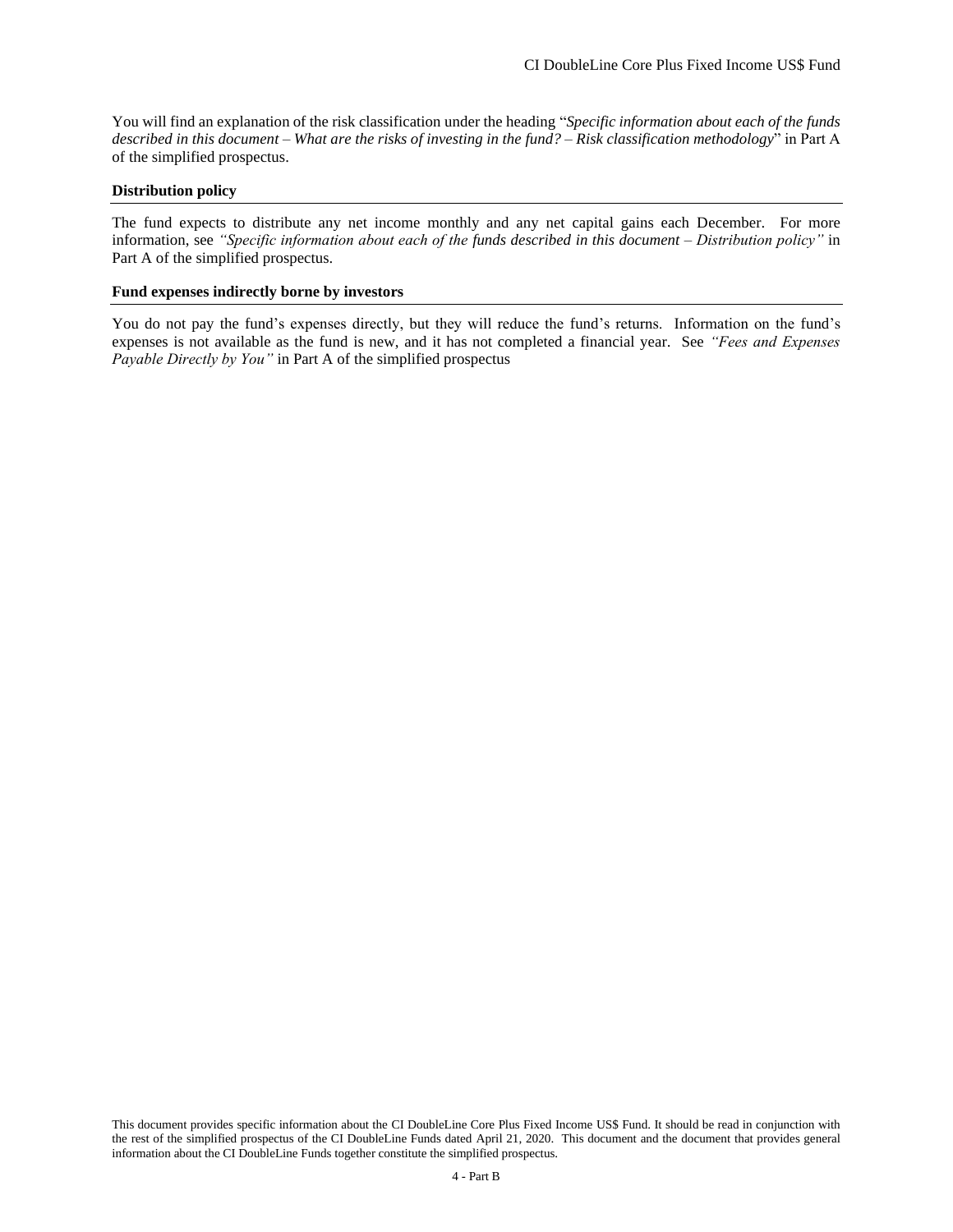# **CI DoubleLine Income US\$ Fund**

| <b>Fund type</b>                   | High Yield Fixed Income                              |
|------------------------------------|------------------------------------------------------|
| Date started                       |                                                      |
| <b>Series A</b>                    | May 19, 2020                                         |
| <b>Series AH</b>                   | May 19, 2020                                         |
| <b>Series F</b>                    | May 19, 2020                                         |
| <b>Series FH</b>                   | May 19, 2020                                         |
| <b>Series I</b>                    | May 19, 2020                                         |
| <b>Series IH</b>                   | May 19, 2020                                         |
| <b>Series P</b>                    | May 19, 2020                                         |
| <b>Series PH</b>                   | May 19, 2020                                         |
| <b>ETF US\$ Series</b>             | May 19, 2020                                         |
| <b>ETF C\$ Hedged Series</b>       | May 19, 2020                                         |
| <b>ETF C\$ Unhedged Series</b>     | May 19, 2020                                         |
| <b>Type of securities</b>          | Units of a mutual fund trust                         |
| <b>Registered plan eligibility</b> | Expected to be a qualified investment for Registered |
|                                    | Plans                                                |
| Portfolio sub-adviser              | DoubleLine Capital LP                                |

#### **Fund details**

# **What does the fund invest in?**

#### *Investment objective*

The fund's investment objective is to maximize total return by primarily investing in a combination of securitized assets and other income-producing securities of varying characteristics, selected for their potential to provide a high level of current income, capital appreciation or both.

Any change to the investment objective must be approved by a majority of the votes cast by unitholders at a meeting called to consider the change.

#### *Investment strategies*

To achieve its investment objective, the fund will primarily invest in a combination of securitized assets and other income-producing securities of varying characteristics, selected by the portfolio sub-adviser for their potential to provide a high level of current income, capital appreciation or both.

The fund will also seek to construct a portfolio that provides yield and duration characteristics that are attractive relative to those offered by a portfolio of corporate debt instruments, by investing principally in a combination of mortgage-backed securities, other asset-backed securities and CLOs.

Under normal circumstances, the fund expects to invest principally, and potentially all of its assets, in a combination of lower quality and unrated debt instruments. The fund may invest in securities of any credit quality and may invest without limit in securities rated below investment grade and unrated securities, including those judged by the portfolio sub-adviser to be below investment grade quality. High yield corporate bonds and certain other fixed income instruments in which the fund may invest are commonly known as "junk bonds". Mortgage-backed securities in which the fund may invest include, without limitation: mortgage-related securities of any maturity or type, including residential or commercial mortgage-backed securities, those guaranteed by, or secured by collateral that is guaranteed by, the U.S. government, its agencies, instrumentalities or sponsored corporations, and privately issued mortgagebacked securities; pass-through securities; stripped mortgage securities (interest-only and principal-only securities); and those backed by collateral such as non-performing and/or re-performing loans, non-qualifying mortgage loans, and single asset, single borrower loans.

This document provides specific information about the CI DoubleLine Income US\$ Fund. It should be read in conjunction with the rest of the simplified prospectus of the CI DoubleLine Funds dated April 21, 2020. This document and the document that provides general information about the CI DoubleLine Funds together constitute the simplified prospectus.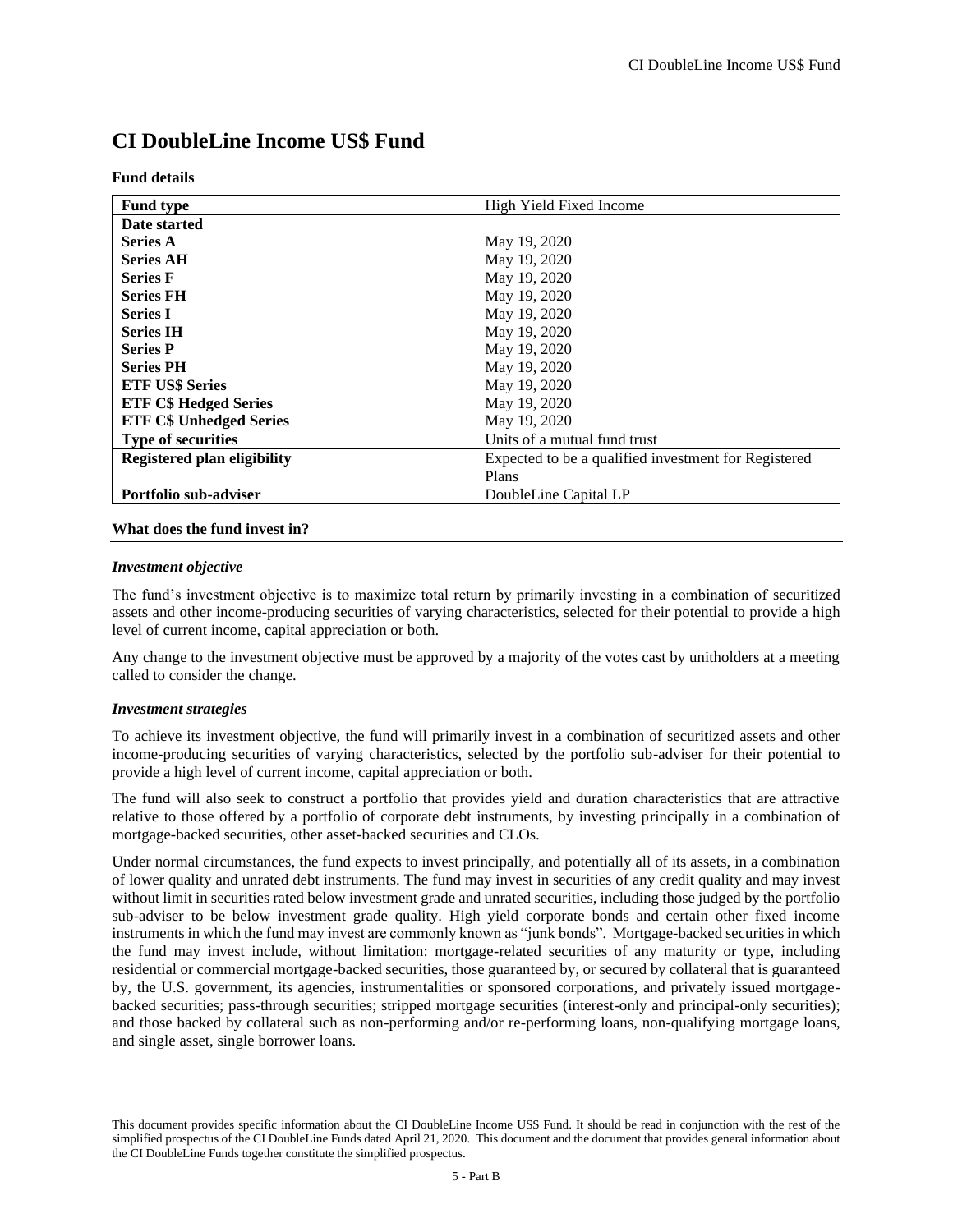The other asset-backed securities in which the fund will invest include, without limitation: inverse floaters; obligations backed or supported by leases of various types, including leases of real or personal property; securities backed by consumer loans, automobile loans, student loans, including loans of any type that contain fewer or less restrictive constraints on the borrower than certain other types of loans ("covenant-lite" loans); securities backed by nonmortgage assets, such as motor vehicle installment sales, installment loan contracts, and receivables from credit card arrangements; and CLOs, including CLOs backed by any of the previously mentioned assets or instruments, such as CLOs backed by covenant-lite loans.

In pursuing its investment objective, the fund, subject to securities regulations, may also invest in residential or commercial real estate loans, which loans may include senior mortgage loans and mezzanine loans, second lien loans or other types of subordinated loans, any of which may be covenant-lite.

In selecting among available residential or commercial mortgage-backed securities, the fund expects to consider, among other things, available yield, duration characteristics, collateral quality, level of correlation to other risk assets, supply/demand technicals, and sponsor quality. With respect to asset-backed securities, the fund also expects to seek diversified opportunities with carrying risk/return profiles across different sectors of the market. The fund will seek CLOs that offer, among other characteristics, attractive yields, diversification within the underlying pool of loans, and quality management. The fund may invest in any level of the capital structure of an issuer of mortgage-backed or asset-backed securities, including subordinated or residual tranches and the equity or "first loss" tranche.

The portfolio sub-adviser has broad discretion to manage the fund's portfolio duration; however, under normal circumstances, the portfolio sub-adviser expects to construct an investment portfolio with a dollar-weighted average effective duration similar to, or shorter than, its benchmark index, the Bloomberg Barclays U.S. Aggregate Bond Index. The portfolio sub-adviser monitors the duration of the fund's portfolio securities to seek to assess and, in its discretion, adjust the fund's exposure to interest rate risk. The portfolio sub-adviser seeks to manage the fund's duration based on the portfolio sub-adviser's view of, among other things, future interest rates and market conditions. The fund may invest in individual securities of any maturity or duration. The effective duration of the fund's investment portfolio may vary significantly from time to time and may be negative at certain times, and there is no assurance that the effective duration of the fund's investment portfolio will remain within the targeted range described above.

Although the fund will, in normal market conditions, invest principally in mortgage-backed securities, other assetbacked securities and CLOs, the fund may invest in other debt instruments of any kind. The portfolio sub-adviser expects to allocate and re-allocate the fund's assets among income-producing investments with varying characteristics in response to changing market, financial, economic, and other conditions in an attempt to construct a portfolio that maximizes total return.

The allocation of the fund's assets to different sectors and issuers will change over time, sometimes rapidly, and the fund may invest without limit in a single sector or a small number of sectors of the fixed income universe.

The fund may enter into derivatives transactions and other instruments of any kind for hedging purposes. The portfolio sub-adviser may seek to manage the dollar-weighted average effective duration of the fund's portfolio through the use of derivatives and other instruments (including, among others, treasury futures, interest rate swaps, and options, including options on swap agreements ("swaptions")). The fund may incur costs in implementing hedging or duration management strategies, and there can be no assurance that the fund will engage in hedging or duration management strategies or that any hedging or duration management strategy employed by the fund will be successful.

The fund may also:

• enter into securities lending transactions, repurchase transactions and reverse repurchase transactions, to the extent permitted by the securities regulations, to earn additional income for the fund (see *"Specific information* 

*about each of the funds described in this document - What does the fund invest in?"* in Part A of the simplified prospectus); and/or

• temporarily invest most or all of its assets in cash and/or cash-equivalent securities for strategic reasons or in the event of adverse market, economic and/or political conditions.

This document provides specific information about the CI DoubleLine Income US\$ Fund. It should be read in conjunction with the rest of the simplified prospectus of the CI DoubleLine Funds dated April 21, 2020. This document and the document that provides general information about the CI DoubleLine Funds together constitute the simplified prospectus.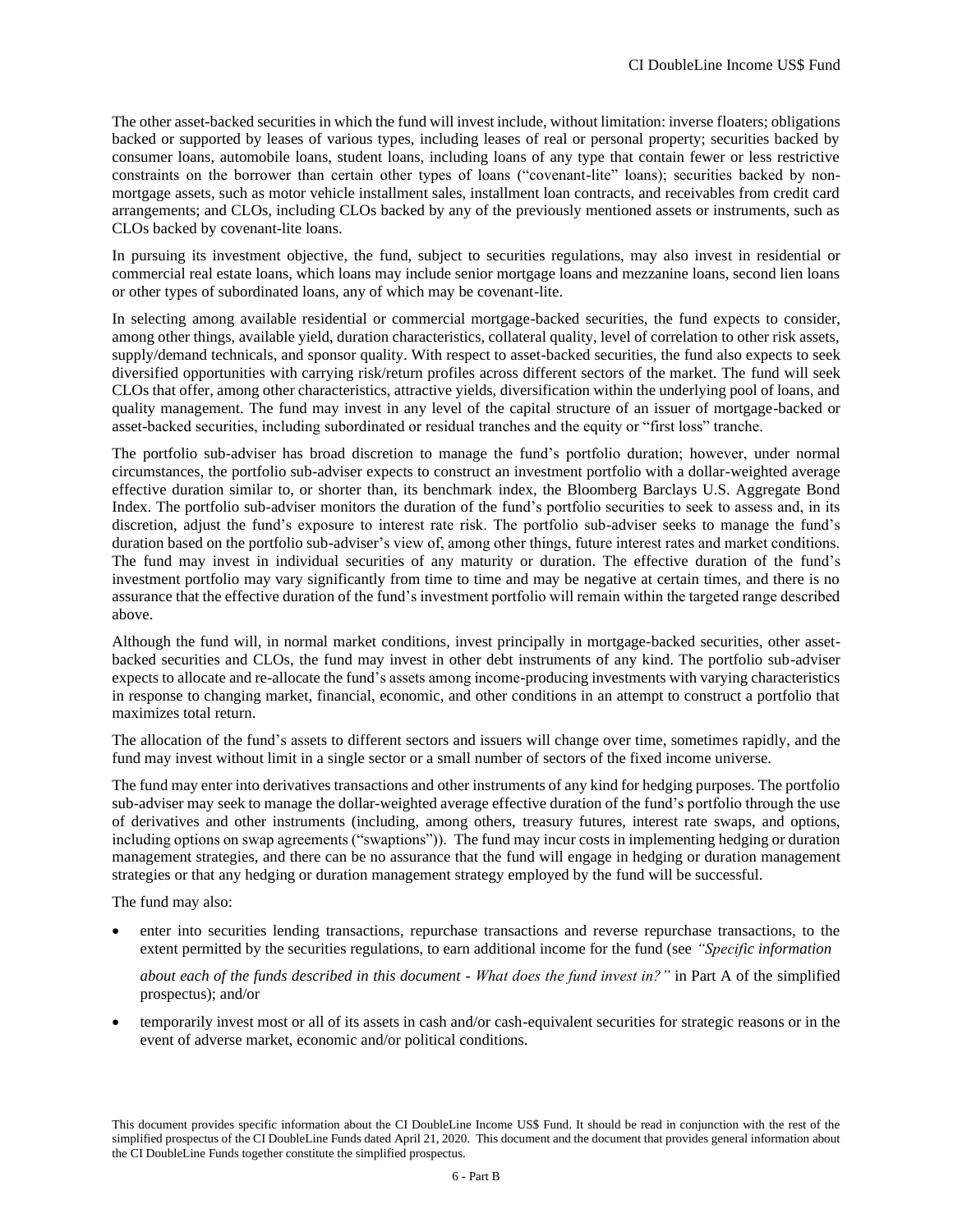The fund also may engage in short selling as permitted by securities regulations. In determining whether securities of a particular issuer should be sold short, the portfolio sub-adviser uses the same analysis that is described above for deciding whether to purchase the securities. The fund will engage in short selling as a complement to its other investment strategies and to enhance the fund's returns. For a more detailed description of short selling and the limits within which the fund may engage in short selling please refer to *"Specific Information about each of the funds described in this document – What does the fund invest in?"* in Part A of the simplified prospectus.

The fund may obtain exposure, on some or all of its assets, to securities of other mutual funds, including domestic and foreign ETFs (see *"Specific Information about each of the funds described in this document – What does the fund invest in?"* in Part A of the simplified prospectus).

The portfolio sub-adviser may engage in active or frequent trading of investments. This can increase trading costs, which may, in turn, lower the fund's returns. It also increases the possibility that an investor will receive taxable distributions if units of the fund are not held in a registered account.

Pursuant to exemptive relief from the Canadian securities authorities, the fund may, subject to certain restrictions, purchase securities of ETFs that seek to:

- provide daily results that replicate the daily performance of a specified widely-quoted market index (the **"Underlying Index") on** a leveraged basis (a multiple of 200% or an inverse multiple of 100% or 200%); and/or
- seek to replicate the performance of gold, or the value of a specified derivative the underlying interest of which is gold, on a leveraged (a multiple of 200%) basis.

For a more detailed description of the limits within which the fund may engage in such investments, please refer to "*Investments in Leveraged Exchange-Traded Funds"* in Part A of the simplified prospectus.

Pursuant to exemptive relief from the Canadian securities authorities, the fund may, subject to certain conditions, invest up to 90% of its net assets in debt obligations issued or guaranteed by either Fannie Mae or Freddie Mac. For a more details, please refer to "*Investments in Debt Obligations Issued or Guaranteed by the Federal National Mortgage Association or the Federal Home Loan Mortgage Corporation"* in Part A of the simplified prospectus.

## **What are the risks of investing in the fund?**

An investment in the fund may be subject to the following risks:

- concentration risk
- debt securities risks
- defaulted securities risk
- emerging market risk
- floating rate loan risk
- foreign investment risk
- high yield risk
- inflation-indexed bond risk
- loan risk
- mortgage-related and other asset-backed securities risk
- real estate investment risk
- sovereign debt risk
- structured products and structured notes risk
- sub-adviser risk

This document provides specific information about the CI DoubleLine Income US\$ Fund. It should be read in conjunction with the rest of the simplified prospectus of the CI DoubleLine Funds dated April 21, 2020. This document and the document that provides general information about the CI DoubleLine Funds together constitute the simplified prospectus.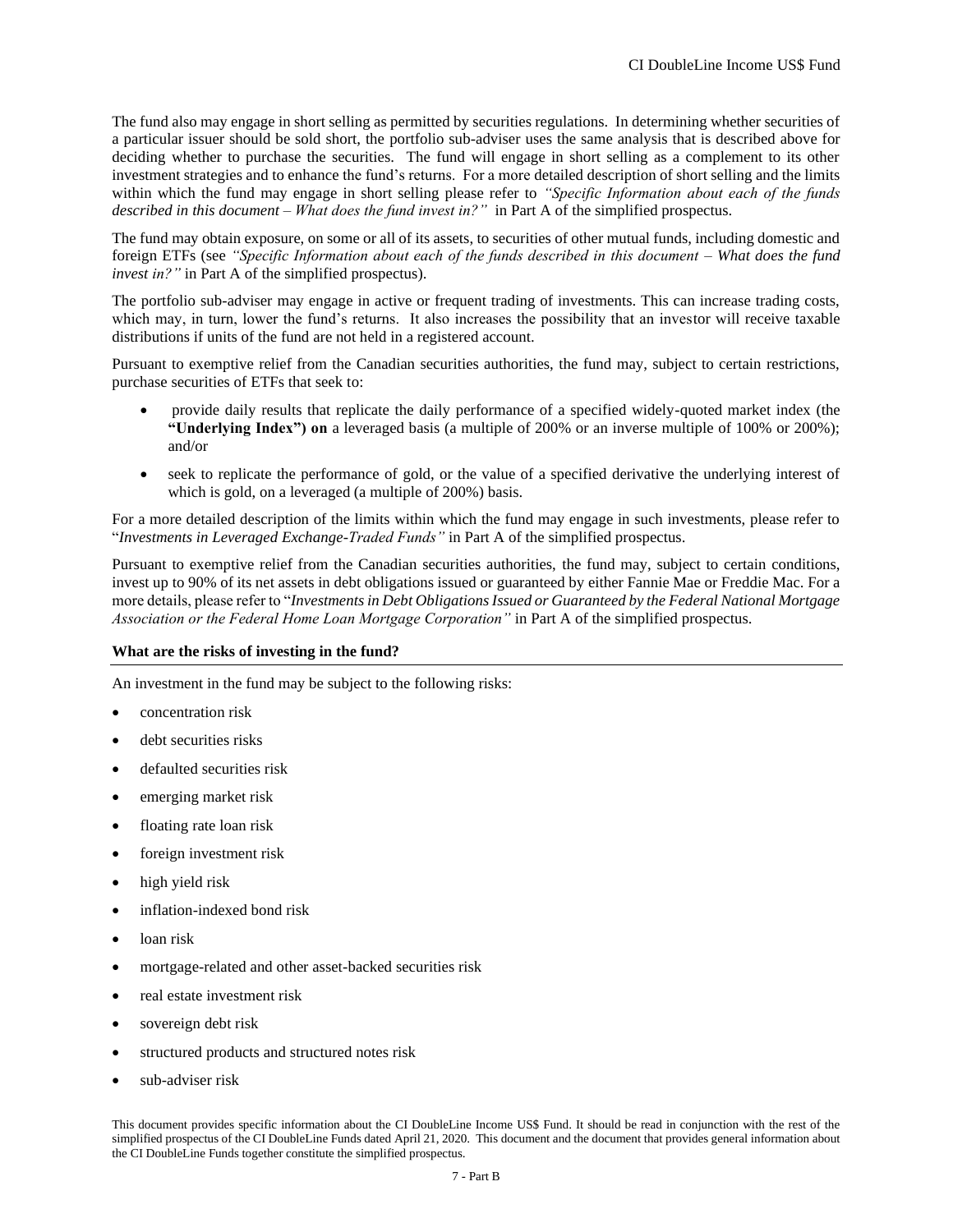- tax risk
- U.S. government securities risk
- withholding tax risk

You will find an explanation of each risk under "*What is a mutual fund and what are the risks of investing in a mutual fund? – Risk and potential return*" in Part A of the simplified prospectus as well as an explanation of other general risks that apply to the fund. You will also find an explanation of the additional risks that an investment in an ETF Series and/or Hedged Series may be subject to.

#### **Who should invest in this fund?**

The fund may be suitable for you if you:

- are seeking to diversify your fixed income holdings
- are seeking a combination of income and growth
- are investing for the medium and/or long term
- can tolerate low to medium risk.

You will find an explanation of the risk classification under the heading "*Specific information about each of the funds described in this document – What are the risks of investing in the fund? – Risk classification methodology*" in Part A of the simplified prospectus.

#### **Distribution policy**

The fund expects to distribute any net income monthly and any net capital gains each December. For more information, see *"Specific information about each of the funds described in this document – Distribution policy"* in Part A of the simplified prospectus.

#### **Fund expenses indirectly borne by investors**

You do not pay the fund's expenses directly, but they will reduce the fund's returns. Information on the fund's expenses is not available as the fund is new, and it has not completed a financial year. See *"Fees and Expenses Payable Directly by You"* in Part A of the simplified prospectus

This document provides specific information about the CI DoubleLine Income US\$ Fund. It should be read in conjunction with the rest of the simplified prospectus of the CI DoubleLine Funds dated April 21, 2020. This document and the document that provides general information about the CI DoubleLine Funds together constitute the simplified prospectus.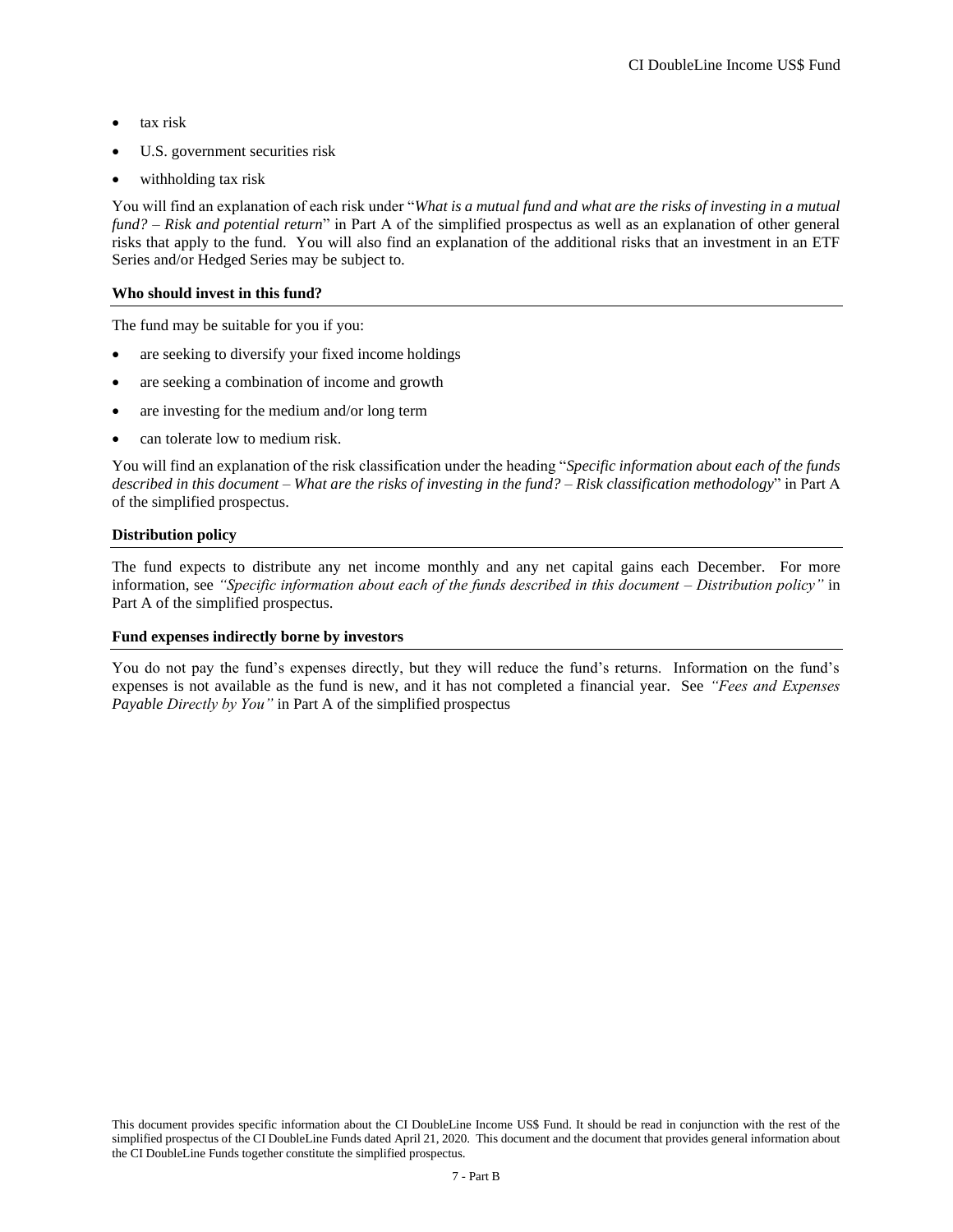# **CI DoubleLine Total Return Bond US\$ Fund**

|  | Fund details |
|--|--------------|
|--|--------------|

| <b>Fund type</b>                   | Global Fixed Income                                  |
|------------------------------------|------------------------------------------------------|
| Date started                       |                                                      |
| <b>Series A</b>                    | May 19, 2020                                         |
| <b>Series AH</b>                   | May 19, 2020                                         |
| <b>Series F</b>                    | May 19, 2020                                         |
| <b>Series FH</b>                   | May 19, 2020                                         |
| <b>Series I</b>                    | May 19, 2020                                         |
| <b>Series IH</b>                   | May 19, 2020                                         |
| <b>Series P</b>                    | May 19, 2020                                         |
| <b>Series PH</b>                   | May 19, 2020                                         |
| <b>ETF US\$ Series</b>             | May 19, 2020                                         |
| <b>ETF C\$ Hedged Series</b>       | May 19, 2020                                         |
| <b>ETF C\$ Unhedged Series</b>     | May 19, 2020                                         |
| <b>Type of securities</b>          | Units of a mutual fund trust                         |
| <b>Registered plan eligibility</b> | Expected to be a qualified investment for Registered |
|                                    | Plans                                                |
| <b>Portfolio sub-adviser</b>       | DoubleLine Capital LP                                |

#### **What does the fund invest in?**

#### *Investment objective*

The fund's investment objective is to seek to maximize total return by primarily investing in securitized investments and other fixed income securities issued by the U.S. government or other issuers.

Any change to the investment objective must be approved by a majority of the votes cast by unitholders at a meeting called to consider the change.

#### *Investment strategies*

To achieve its investment objective, the fund will primarily invest in mortgage-backed securities, other asset-backed obligations, collateralized loan obligations (CLOs), and obligations of the U.S. government and its agencies, instrumentalities, and sponsored corporations.

Under normal circumstances, the fund intends to invest more than 50% of its net assets in residential and commercial mortgage-backed securities. These investments may include mortgage-backed securities of any maturity or type, including those guaranteed by the U.S. government, its agencies, instrumentalities or sponsored corporations, and privately issued mortgage-backed securities rated, at the time of investment, Aa3 or higher by Moody's Investor Service, Inc., or AA- or higher by S&P Global Ratings, or the equivalent by any other nationally recognized statistical ratings organization, or unrated securities that are determined by the portfolio sub-adviser to be of comparable quality. These investments also include, among others, government mortgage pass-through securities, collateralized mortgage obligations, multiclass pass-through securities, private mortgages pass-through securities, stripped mortgage securities (interest-only and principal-only securities) and inverse floaters.

The fund may invest in bonds of any of any credit quality, including those that, at the time of investment, are unrated or rated below investment grade. Bonds and fixed income instruments rated below investment grade, or such instruments that are unrated and determined by the portfolio sub-adviser to be of comparable quality, are high yield, high risk bonds, commonly known as "junk bonds".

The fund may invest up to 33.3% of its net assets in below investment grade corporate obligations, or those unrated but determined by the portfolio sub-adviser to be of comparable quality, and credit default swaps of companies in the high yield universe.

This document provides specific information about the CI DoubleLine Total Return Bond US\$ Fund. It should be read in conjunction with the rest of the simplified prospectus of the CI DoubleLine Funds dated April 21, 2020. This document and the document that provides general information about the CI DoubleLine Funds together constitute the simplified prospectus.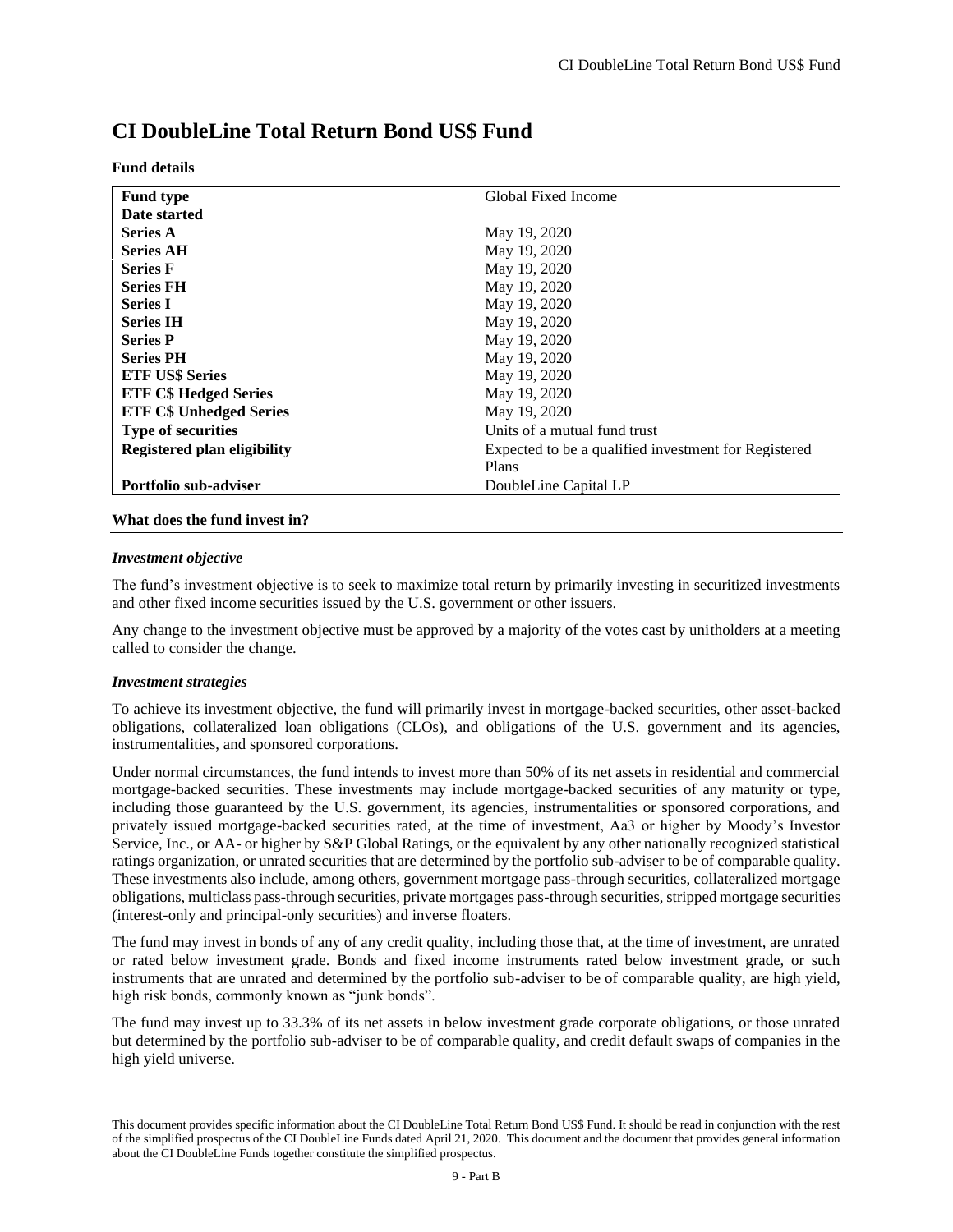In managing the fund's portfolio, the portfolio sub-adviser typically uses a controlled risk approach. The techniques of this approach attempt to control the principal risk components of the fixed income markets and may include, among other factors, consideration of the portfolio sub-adviser's view of the following: the potential relative performance of various market sectors, security selection available within a given sector, the risk/reward equation for different asset classes, liquidity conditions in various market sectors, the shape of the yield curve and projections for changes in the yield curve, potential fluctuations in the overall level of interest rates and current fiscal policy.

The portfolio sub-adviser monitors the duration of the fund's portfolio securities to seek to assess and, in its discretion, adjust the fund's exposure to interest rate risk. In managing the fund's investments, under normal market conditions, the portfolio sub-adviser intends to seek to construct an investment portfolio with a dollar-weighted average effective duration of no less than one year and no more than eight years. Duration is a measure of the expected life of a fixed income instrument that is used to determine the sensitivity of a security's price to changes in interest rates. Effective duration is a measure of the fund's portfolio duration adjusted for the anticipated effect of interest rate changes on bond and mortgage prepayment rates as determined by the portfolio sub-adviser. The effective duration of the fund's investment portfolio may vary materially from its target range, from time-to-time, and there is no assurance that the effective duration of the fund's investment portfolio will always be within its target range.

The fund may also:

- use warrants and derivatives such as options, futures, forward contracts and swaps to:
	- hedge against losses from changes in the prices of the fund's investments; and/or
	- gain exposure to individual securities and markets instead of buying the securities directly to generate additional returns;
- enter into securities lending transactions, repurchase transactions and reverse repurchase transactions, to the extent permitted by the securities regulations, to earn additional income for the fund (see *"Specific information about each of the funds described in this document - What does the fund invest in?"* in Part A of the simplified prospectus); and/or
- temporarily invest most or all of its assets in cash and/or cash-equivalent securities for strategic reasons or in the event of adverse market, economic and/or political conditions.

The fund also may engage in short selling as permitted by securities regulations. In determining whether securities of a particular issuer should be sold short, the portfolio sub-adviser uses the same analysis that is described above for deciding whether to purchase the securities. The fund will engage in short selling as a complement to its other investment strategies and to enhance the fund's returns. For a more detailed description of short selling and the limits within which the fund may engage in short selling please refer to *"Specific Information about each of the funds described in this document – What does the fund invest in?"* in Part A of the simplified prospectus.

The fund may obtain exposure, on some or all of its assets, to securities of other mutual funds, including domestic and foreign ETFs (see *"Specific Information about each of the funds described in this document – What does the fund invest in?"* in Part A of the simplified prospectus).

The portfolio sub-adviser may engage in active or frequent trading of investments. This can increase trading costs, which may, in turn, lower the fund's returns. It also increases the possibility that an investor will receive taxable distributions if units of the fund are not held in a registered account.

Pursuant to exemptive relief from the Canadian securities authorities, the fund may, subject to certain restrictions, purchase securities of ETFs that seek to:

- provide daily results that replicate the daily performance of a specified widely-quoted market index (the **"Underlying Index") on** a leveraged basis (a multiple of 200% or an inverse multiple of 100% or 200%); and/or
- seek to replicate the performance of gold, or the value of a specified derivative the underlying interest of which is gold, on a leveraged (a multiple of 200%) basis.

For a more detailed description of the limits within which the fund may engage in such investments, please refer to "*Investments in Leveraged Exchange-Traded Funds"* in Part A of the simplified prospectus.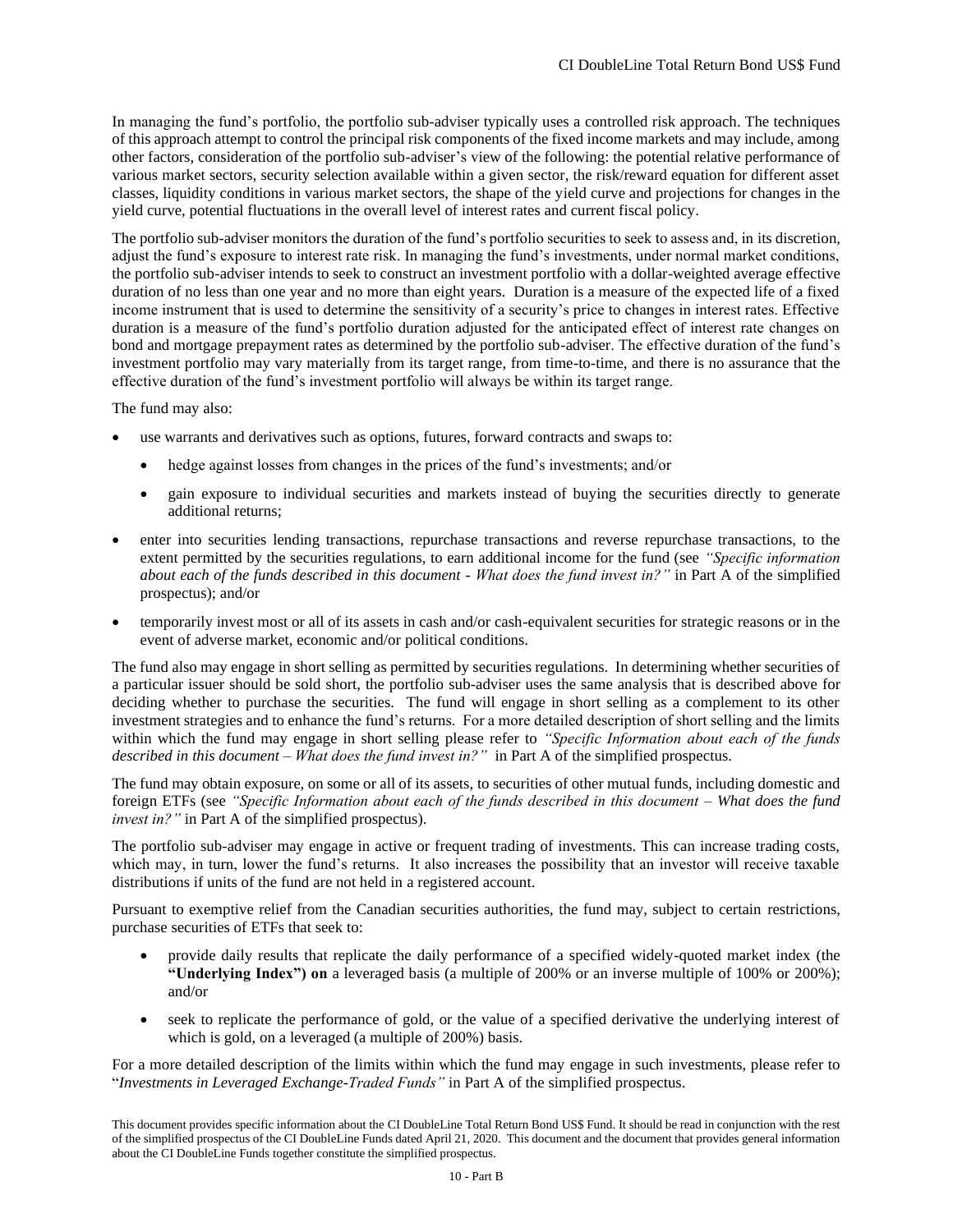Pursuant to exemptive relief from the Canadian securities authorities, the fund may, subject to certain conditions, invest all of its net assets in debt obligations issued or guaranteed by either Fannie Mae or Freddie Mac. For a more details, please refer to "*Investments in Debt Obligations Issued or Guaranteed by the Federal National Mortgage Association or the Federal Home Loan Mortgage Corporation"* in Part A of the simplified prospectus.

#### **What are the risks of investing in the fund?**

An investment in the fund may be subject to the following risks:

- debt securities risks
- defaulted securities risk
- floating rate loan risk
- foreign investment risk
- high yield risk
- inflation-indexed bond risk
- loan risk
- mortgage-related and other asset-backed securities risk
- real estate investment risk
- structured products and structured notes risk
- sub-adviser risk
- tax risk
- U.S. government securities risk
- withholding tax risk

You will find an explanation of each risk under "*What is a mutual fund and what are the risks of investing in a mutual fund? – Risk and potential return*" in Part A of the simplified prospectus as well as an explanation of other general risks that apply to the fund. You will also find an explanation of the additional risks that an investment in an ETF Series and/or Hedged Series may be subject to.

#### **Who should invest in this fund?**

The fund may be suitable for you if you:

- are seeking a combination of income and growth
- are seeking to diversify your fixed income holdings
- are investing for the medium and/or long term
- can tolerate low risk.

With respect to the ETF C\$ Unhedged Series, the fund may be suitable for you if you can tolerate low to medium risk.

You will find an explanation of the risk classification under the heading "*Specific information about each of the funds described in this document – What are the risks of investing in the fund? – Risk classification methodology*" in Part A of the simplified prospectus.

This document provides specific information about the CI DoubleLine Total Return Bond US\$ Fund. It should be read in conjunction with the rest of the simplified prospectus of the CI DoubleLine Funds dated April 21, 2020. This document and the document that provides general information about the CI DoubleLine Funds together constitute the simplified prospectus.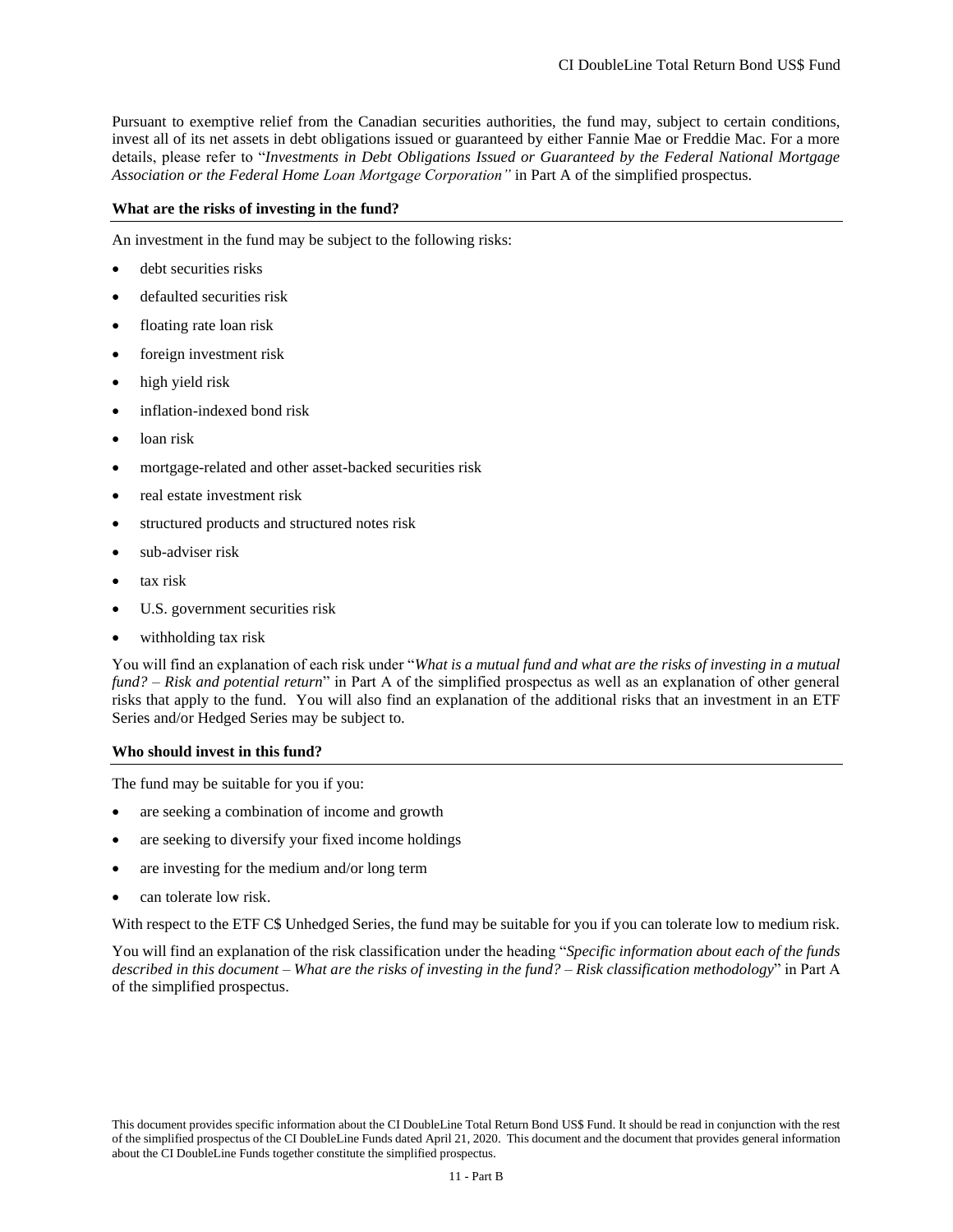#### **Distribution policy**

The fund expects to distribute any net income monthly and any net capital gains each December. For more information, see *"Specific information about each of the funds described in this document – Distribution policy"* in Part A of the simplified prospectus.

#### **Fund expenses indirectly borne by investors**

You do not pay the fund's expenses directly, but they will reduce the fund's returns. Information on the fund's expenses is not available as the fund is new, and it has not completed a financial year. See *"Fees and Expenses Payable Directly by You"* in Part A of the simplified prospectus

This document provides specific information about the CI DoubleLine Total Return Bond US\$ Fund. It should be read in conjunction with the rest of the simplified prospectus of the CI DoubleLine Funds dated April 21, 2020. This document and the document that provides general information about the CI DoubleLine Funds together constitute the simplified prospectus.